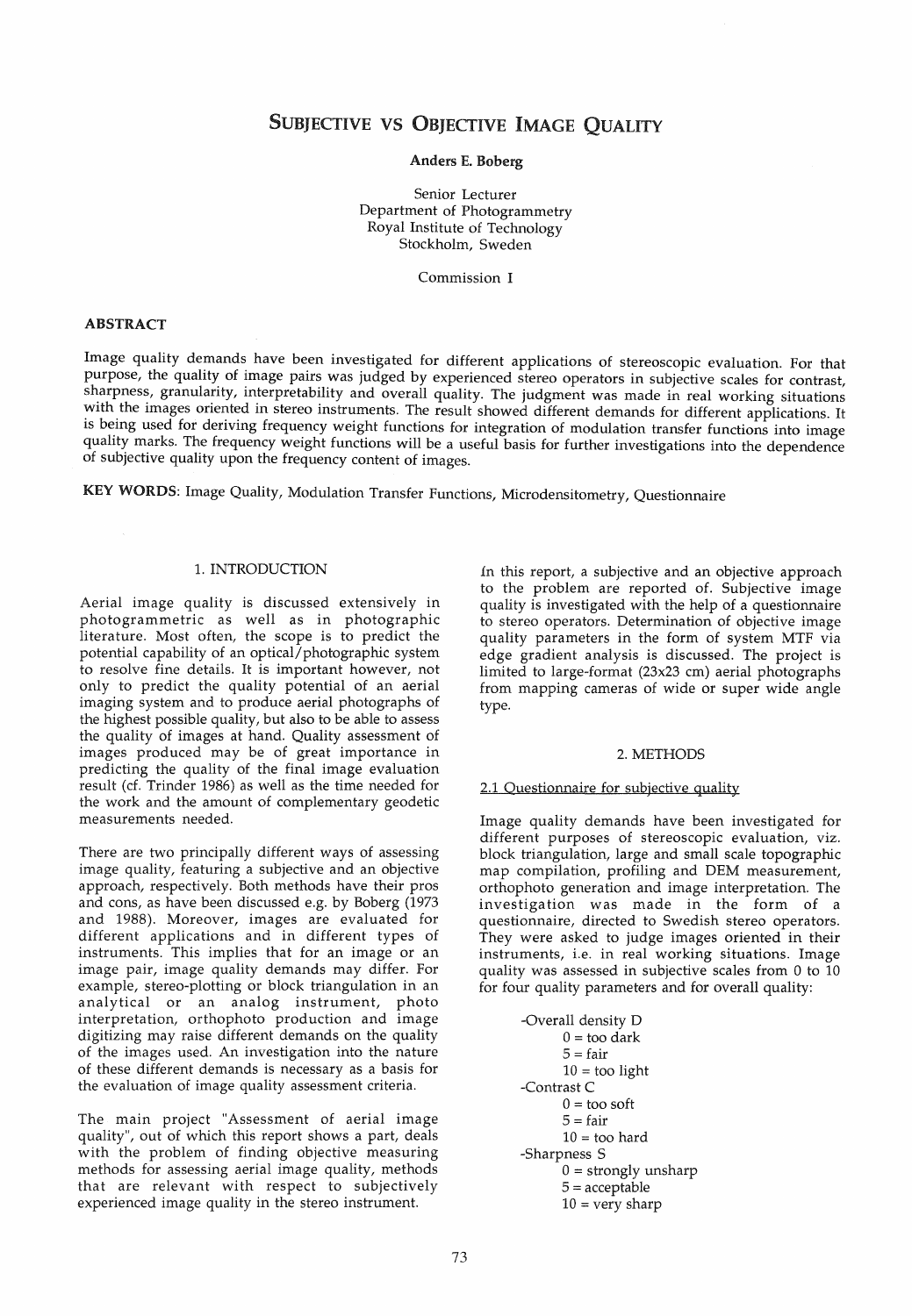\n- Granularity G
\n- $$
0 = \text{very large grain}
$$
\n- $5 = \text{normal}$
\n- $10 = \text{very fine grain}$
\n- Overall quality Q
\n- $0 = \text{useless}$
\n- $5 = \text{acceptable}$
\n- $10 = \text{unsupposed}$
\n

The image identifieation number was asked for in order to make it possible to measure objective image quality parameters in the images assessed, and to compare the result with the subjective overall quality mark given eaeh strip by the National Land Survey (see Boberg 1986 and 1988). Also deseriptive parameters like photo ageney, film type, stereo instrument type and optieal magnification used was asked for. Finally, personal eomments were requested.

Out of around 150 distributed questionnaires, 76 were answered. The answers eame from stereo operators employed by governmental agencies (the National Land Survey, the National Road Administration, the Geologieal Survey and others) and from private mapping firms. The following image evaluation purposes were represented:

| -Block triangulation                                  |
|-------------------------------------------------------|
| 5 answers $(7%)$                                      |
| -Large scale $(1:400 - 1:4 000)$ topographic or       |
| cadastral map compilation                             |
| 33 answers (43%)                                      |
| -Small scale $(1:5\ 000 - 1:50\ 000)$ topographic map |
| compilation                                           |
| 18 answers $(24%)$                                    |
| -Profiling and DEM measurement                        |
| 7 answers (9%)                                        |
| -Orthophoto generation                                |
| 0 answers                                             |
| -Image interpretation                                 |
| 13 answers $(17%)$                                    |
| -Total                                                |
| 76 answers                                            |

#### 2.2 Evaluation of the questionnaire

In order to determine which image quality factor had the greatest influence upon the overall quality mark, regression analysis was applied to the answers. For each answer pair  $(Q_{Pn}; Q_O)$ , where  $Q_{Pn}$  represents the partial quality factor  $n$  and  $Q<sub>O</sub>$  is the overall quality mark, a two-dimensional graph was plotted with the help of a statistical program. In the cases where the correlation coefficient exceeded 0.6, also a regression function was calculated. The same calculations were performed on answers stratified according to the image evaluation purposes.

In the same way, the overall quality mark of the questionnaire was compared with the subjective overall quality mark given by the National Land Survey, also on stratified answers.

# 2.3 MTF as objective quality parameter

As a result of previous discussions on different objective image quality criteria (see Boberg 1973 and 1988), the modulation transfer function (MTF) is chosen as the most promising parameter to be compared with subjective assessments. In order to be able to determine MTF of images at hand, the edge gradient analysis (EGA) method (see e.g. Scott et al 1963, Welch 1971, Gerencser 1976, Gliatti 1976) using micrometer traees across natural density steps is used.

For microdensitometry a Joyce-Loebl Mk III CS microdensitometer was equipped with digital encoders and connected to a PC. The Joyce-Loebl is a two-beam microdensitometer with the specimen in one beam and an adjustable grey wedge in the other (Figure 1). Balancing the two beams gives the density value. Welch (1971) as weIl as Gliatti (1976) recommend an effective slit of  $1-5 \times 80-200$  µm. Under these circumstances, the microdensitometer can be regarded as free from partial coherence or excessive noise, according to Welch (1971). The grey wedge density range was  $\Delta D = 1.64$  density units, covering normally developed diapositives. Aceording to National Land Survey standards,  $D = 0.3 - 1.2$ , giving  $\Delta D = 0.9$  density units. The linear scanning scale was calibrated using a glass scale with 0.1 mm divisions.



Figure 1. The measuring principle of the Joyce-Loebl Mk III CS microdensitometer

In order to include the whole imaging process into the MTF, no reduction of density values into exposure values via the DlogH curve was made. This presupposes that the photographic process is linear. Earlier investigations into this (Boberg 1988) showed that this assumption normally is realistic, provided that the copies are sufficiently exposed. The process thus preserves the photographic contrast enhancement as well as edge enhancements by development effects (the Eberhard effect), which are of importance for image interpretability and therefore should influence the quality parameter.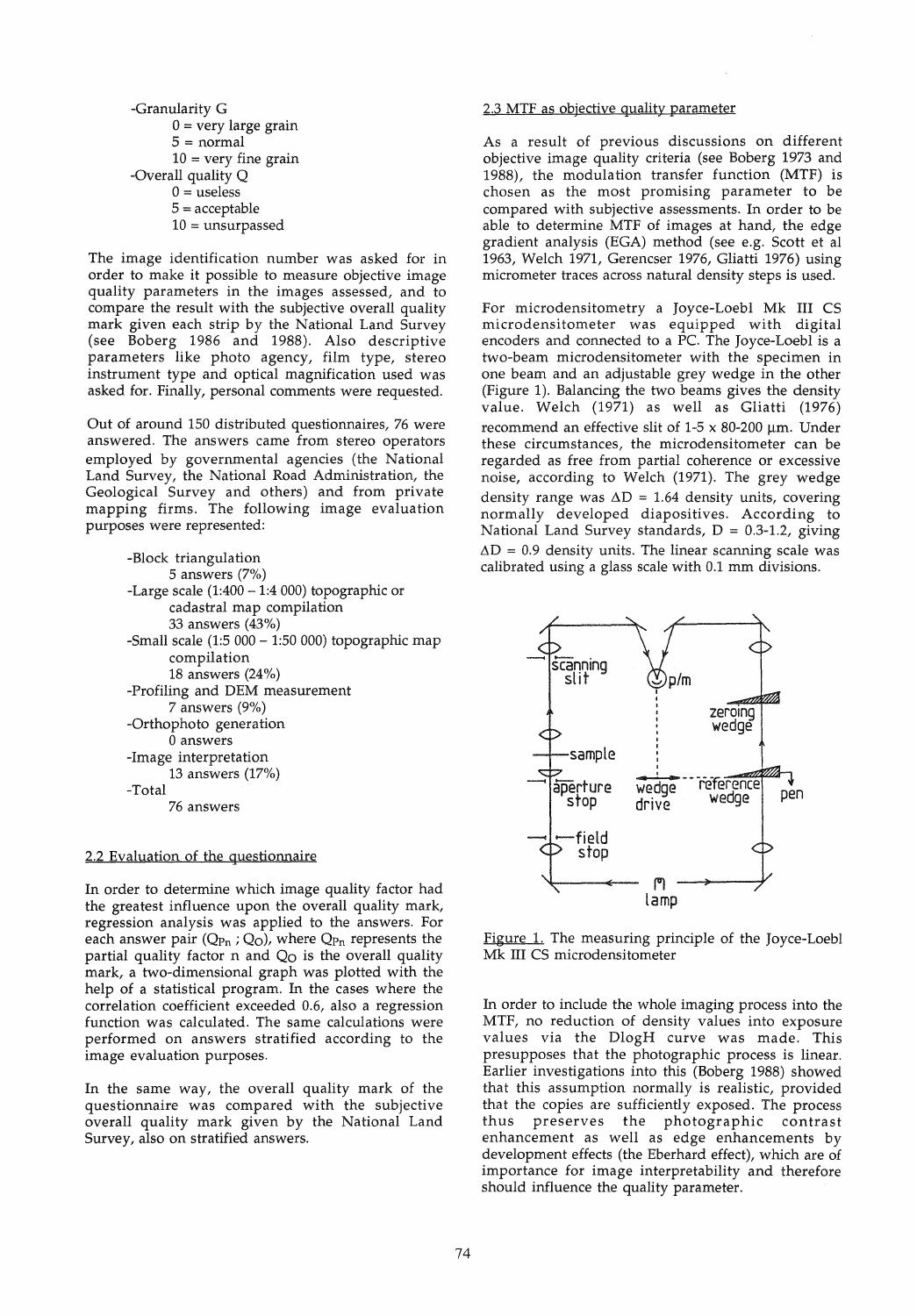A PC software package was developed for this project, featuring interactive control of the measuring and calculating process. The microdensitometer trace is digitized with desired frequency and graphically presented. The trace is truncated according to choice and if desired smoothed by an adjustable low-pass Butterworth filter. The density step is derivated into a line spread function, from which (after possible further smoothing) the MTF is calculated by a fast fourier transform (FFT), which is normalized. The area below the MTF curve may be integrated into a numerical value.

The microdensitometer was tested on a number of traces on images earlier quality judged by stereo operators. Only a few images have been measured yet, however. Therefore, no results of the comparison between subjective and objective methods can be presented, but some experiences concerning practical measurement problems and the need for further development of the software could be drawn.

#### 3. RESULTS

#### 3.1 The questionnaire

79 percent of the images judged were black and white diapositives, 16 percent were color or color infrared diapositives. 59 percent of the instruments used were analytical plotters, 28 percent were analog plotters, 13 percent were interpretation instruments. On the average, an optical magnification  $M_0 = 9.1x$  was used, with a standard deviation  $s_M = 3.3x$ .

The mean values  $D_0$  etc and standard deviations  $s_D$ etc of the different subjective quality parameters and of the overall quality (see part 2.1) were found to be as follows:

| -Overall density D | $D_0 = 4.9$ | $s_D = 1.1$       |
|--------------------|-------------|-------------------|
| -Contrast C        | $C_0 = 4.5$ | $s_C = 1.5$       |
| -Sharpness S       | $S_0 = 5.0$ | $s_S = 2.2$       |
| -Granularity G     | $G_0 = 4.7$ | $s_C = 1.6$       |
| -Overall quality Q | $Q_0 = 5.2$ | $s_{\rm O} = 2.0$ |

Correlations between these parameters were investigated. The descriptive parameters flying height and instrument magnification showed no correlation to overall quality. Correlation of the different quality parameters to overall quality gave the following result (figure 2 a-d):

| -Density D:     | Second order regression, |
|-----------------|--------------------------|
|                 | $R_{OD} = 0.41$          |
| -Contrast C:    | Linear regression,       |
|                 | $R_{OC} = 0.63$          |
| -Sharpness S:   | Linear regression,       |
|                 | $R_{\rm QS} = 0.82$      |
| -Granularity G: | Linear regression,       |
|                 | $R_{OG} = 0.65$          |
|                 |                          |

Brock (1970, p 87) emphasizes that subjective sharpness is dependent on the contrast of the edge. To check if this was verified in this investigation, judged sharpness was correlated to judged image contrast (figure 3). A linear regression gives  $R = 0.62$ .



Figure 2. Correlation of four subjectively assessed quality parameters to assessed overall quality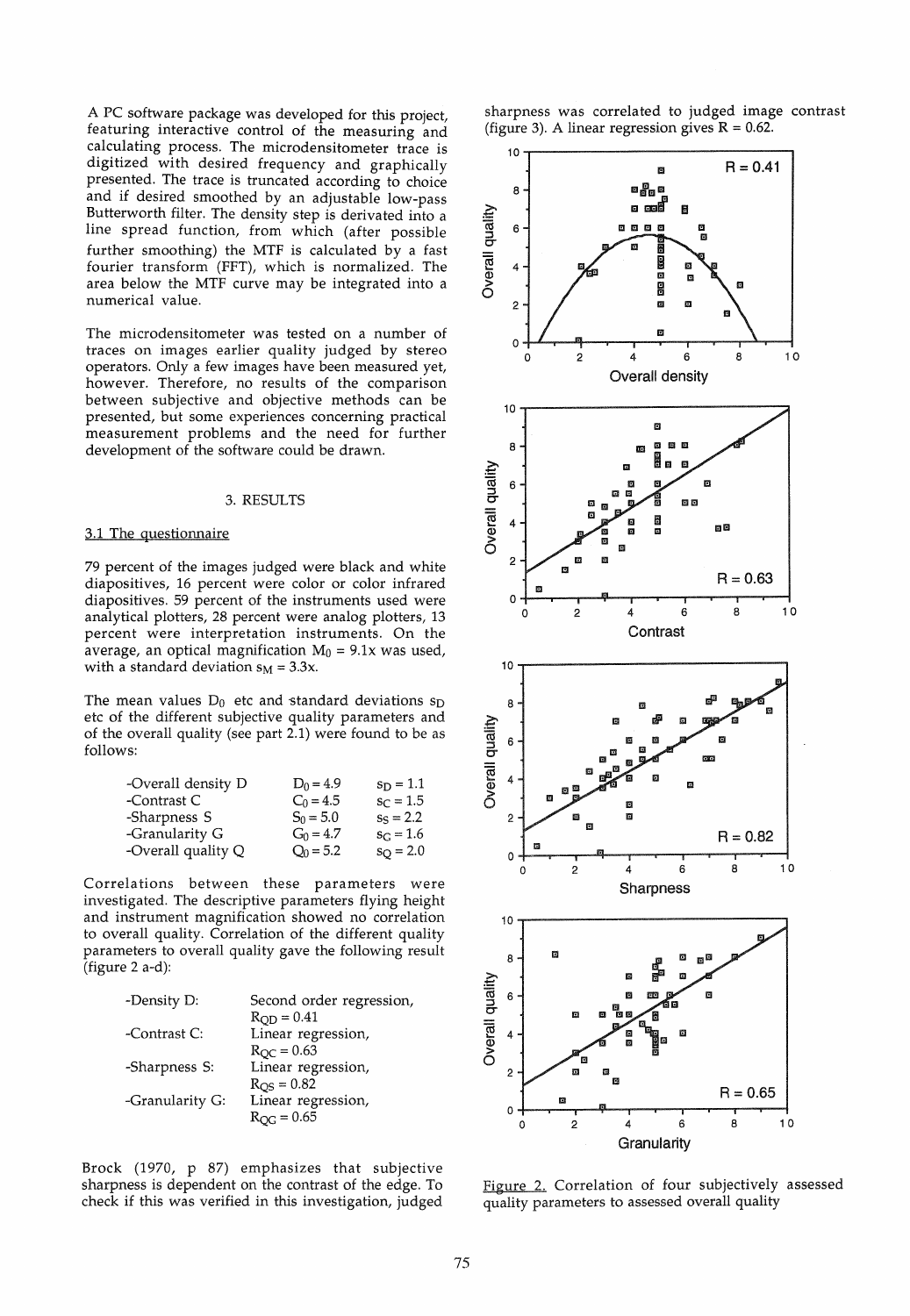

Figure 3. Correlation of judged sharpness to judged image contrast

Granularity should be more evident under high optical magnification. To check this, the two parameters were plotted against each other. No correlation was found, however.

Influence of film type is for the moment difficult to establish with statistical significance, but the tendency is that color film gives higher quality marks than B/W or CIR film. The same is valid for instrument type. Analytical instruments give slightly higher quality marks than analog or image interpretation instruments.

The subjective overall quality mark of the questionnaire showed no significant correlation to the National Land Survey (NLS) subjective quality assessment (figure 4,  $R = 0.28$ ). Neither did any of the different subjective quality parameters of the questionnaire show any correlation to the NLS quality mark.



Figure 4. Correlation of image quality assessed by the National Land Survey to overall image quality assessed by stereo operators

## 3.2 Microdensitometry and MTF determination

As a main objective of the project is to establish a bridge between subjective and objective image quality criteria, MTF determination of a major part of all image pairs judged in the questionnaire is planned to be performed, and the result for each image pair will be compared with the result of the questionnaire.

As mentioned above, because of problems with the PC connection to the microdensitometer, time has not allowed enough traces to be measured for valid condusions to be drawn. Instead, work has been concentrated upon optimizing the measurement system.

#### 4. DISCUSSION

## 4.1 Influential factors on subjective quality

All quality parameters have mean values slightly below 5, i.e. close to fair, acceptable or normal values. The standard deviations are moderate, except for sharpness. Images in general are thus regarded as having fair density, being slightly too soft, having an acceptable sharpness and being slightly too grainy.

The overall quality is judged acceptable, but with large variation.

The fact that flying height was not correlated to the assessed overall quality showes that the latter was judged independently of flying height, only with respect to experienced normal or at the best obtainable quality. This strengthens the relevance of the other results of the questionnaire.

As might be expected, image sharpness had the strongest influence on subjectively experienced image quality. In fact, sharpness is the only quality parameter that shows a dear correlation to overall quality. For contrast and granularity weak but evident correlations to overall quality were found. The condusion of this evidence is, that objective quality parameters primarily should reflect image sharpness, secondly granularity and contrast.

For the subjectively assessed quality parameter overall density, the best correlation function to overall quality is of second order (figure 2a). This means, that an adequate overall density corresponds to the highest quality marks. This is in accordance with the experience (see e.g. Brock 1970 p 152) that the resolution capability of an emulsion is greatest in a medium background density range (figure 5).

Concerning the influence of edge contrast on subjective sharpness, according to Brock (1970), it must be conduded that it is small in this material.

It is surprising (cf. e.g. Trinder 1986) to find no correlation between granularity and optical magnification. The explanation might be, that optical magnification has too small variation in this material.

The tendency that color film gives higher quality marks than B/W film is in accordance with the experience by Trinder (1986) that photogrammetric measuring precision is around 20% higher on color photography.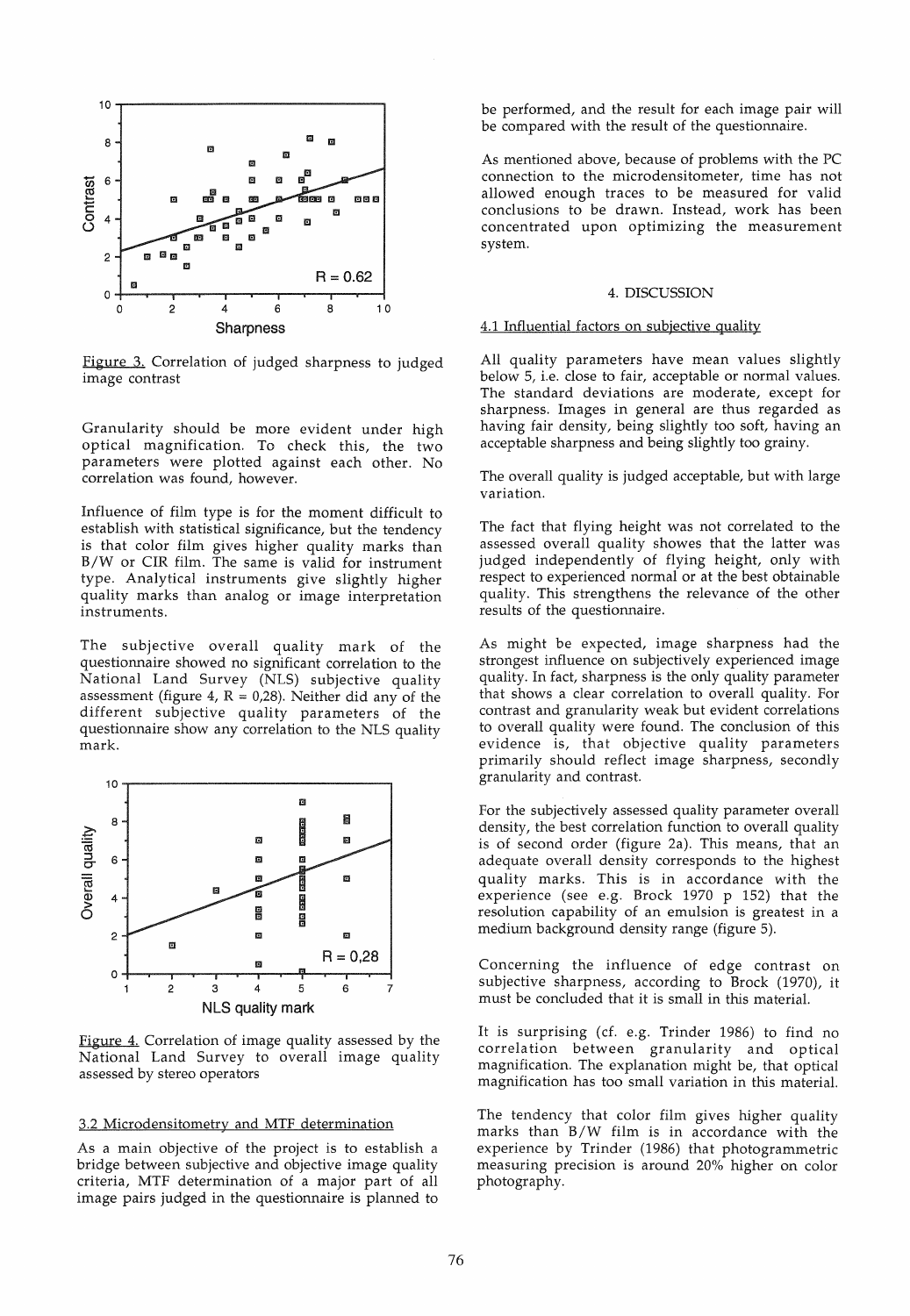

Figure 5. Variation of resolving power with density for an aerial film (Brock 1970, p 152)

It is of great interest and importance to find no significant correlation between the subjective overall quality mark or the different subjective quality parameters of the questionnaire and the NLS subjective overall quality mark. Truly the assessment situations are not identical, and the NLS mark concerns a whole photo strip (Boberg 1986), but this is not a sufficient explanation. Either the qualities of the diapositive and of the negative are totally uncorrelated, or the assessment situations, monocularily by office personnel, in a stereo instrument by stereo operators, are too different. This should be further investigated.

## 4.2 Experiences of microdensitometry and EGA

Like experienced by other authors (Gerencser 1976, Gliatti 1976), smoothing of the microdensitometer trace and cutting off the trace edges are highly subjective moments, which strongly may influence the final result. These moments should if possible be avoided. It is highly desirable to find a more objective way of reducing the influence of granularity as well as the instrumental noise.

On the other hand, as the objective is to measure an overall image quality parameter, the photographic adjacency (Eberhard) effect, which definitely may increase interpretability, should be preserved.

An objective noise reduction method that preserves the adjacency effect might be accomplished by adapting to the measured edge trace a theoretically derived model for a noise-free edge response curve with adjustable steepness. The theoretical edge curve could be derived from a diffraction-limited edge image superimposed upon the Eberhard-effect curve of the actual photographic material and developer, of variable strength depending upon edge contrast. This process might be carried out either in the spatial or in the frequency domain.

The influence of granularity on image quality and interpretability should be paid regard to separately.

Further development of the microdensitometer software is also needed concerning the integration of the MTF curve into a quality parameter. The integration should include frequency weight of the MTF curve, the weighting function being chosen with the objective to yield an integration result of relevance for subjectively assessed quality in a certain application.

A similar approach is the use of a contrast sensitivity (CS) curve of the eye as lower integration limit (cf. Trinder 1986). A threshold modulation (TM) curve of the photographic material, as recommended by Trinder, could not be used as lower integration limit here, as the properties of the photographic material is already included in the MTF.

#### 5. CONCLUSIONS

Determination of the quality of aerial photographs at hand should be based upon objective measurements of quality parameters. The choice of these parameters, as well as the method of calculation, must take into account subjectively experienced image quality. In this report different parameters that influence subjectively experienced image quality have been studied.

Subjective quality assessment monocularily in negatives and stereoscopically in diapositives, respectively, showed no significant correlation. This has to be investigated more in detail, but indicates that the observation situation may influence the result.

It is shown, that among judged parameters, image sharpness has the largest influence upon overall quality assessment, while mean density, contrast and granularity influence in a more limited sense. This strengthens the hypothesis that frequency weighted modulation transfer functions is the most promising approach to the problem of deriving objectively determined quality marks of subjective relevance. More attention has to be paid to the process of deriving such image quality marks.

#### 6. ACKNOWLEDGEMENTS

The PC software for the microdensitometer was written by Mr J-p Betend-Bon, Institute of Optical Research, Stockholm. The project is financed by the Royal Institute of Technology, Stockholm.

## 7. REFERENCES

Boberg A. 1973. Några synpunkter på begreppet bildkvalitet (Some Views on the Concept of Image Quality. In Swedish). Svensk Lantmäteritidskrift 3:1973, Stockholm. 22p.

Boberg A. 1986. Image Quality Problems in Practical Aerial Photography. Progress in Imaging Sensors, Int Arch of Photogramm & Remote Sensing, Vol 26, Part 1, pp 627-634, Stuttgart. ESA SP-252. Photogrammetric Reports No 53, Dept of Photogrammetry, Royal Institute of Technology, Stockholm.